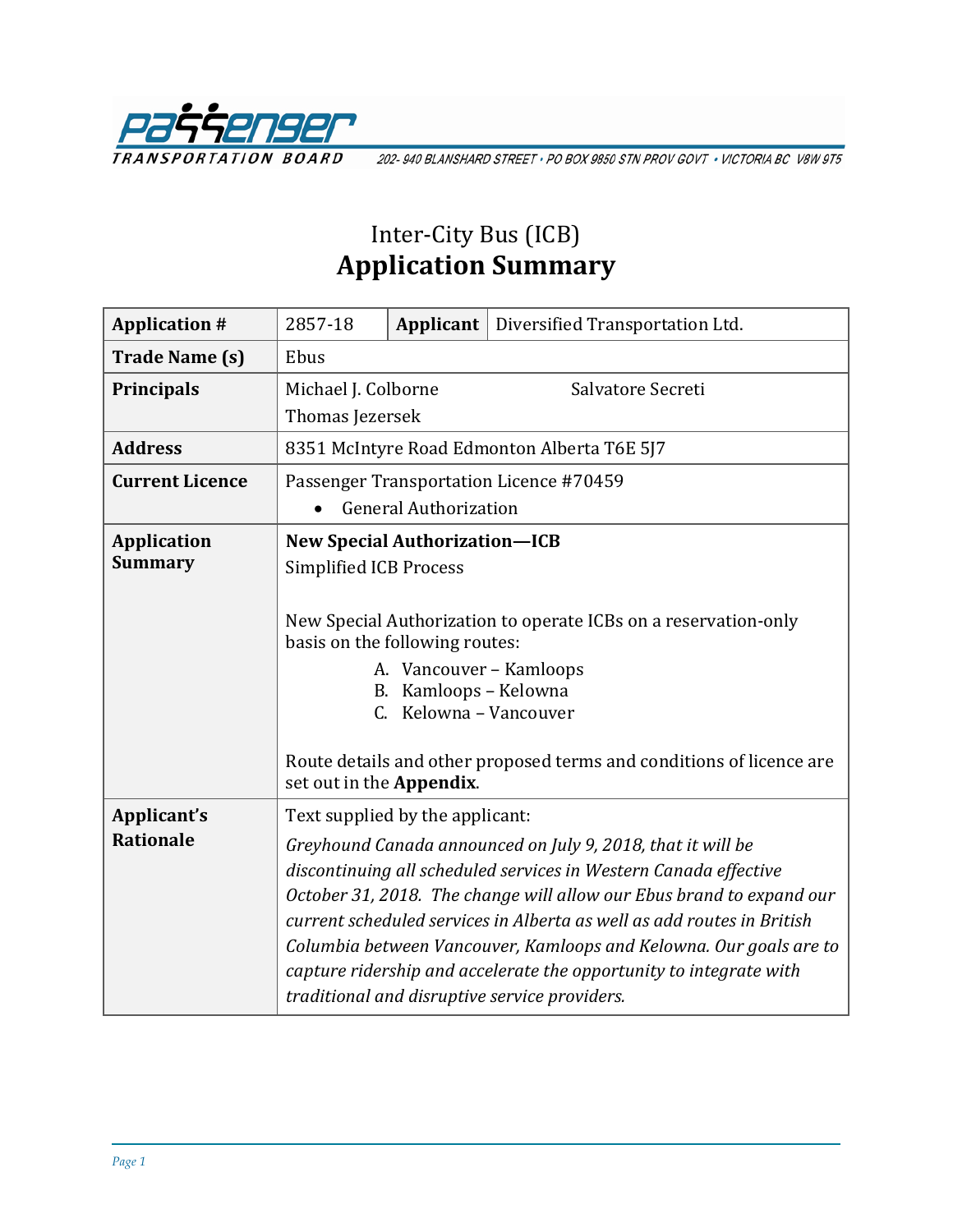## **Appendix**

## **Terms and Conditions Proposed by the Applicant**

The applicant seeks PT Board approval to operate inter-city buses under Special Authorization with terms and conditions set out in this appendix.

| <b>Special</b><br><b>Authorization</b> | <b>Inter-City Bus (ICB)</b>                                                                                                                                                                                                                                                                                   |                                                                                                                                            |  |  |  |
|----------------------------------------|---------------------------------------------------------------------------------------------------------------------------------------------------------------------------------------------------------------------------------------------------------------------------------------------------------------|--------------------------------------------------------------------------------------------------------------------------------------------|--|--|--|
| <b>Terms &amp; Conditions</b>          |                                                                                                                                                                                                                                                                                                               |                                                                                                                                            |  |  |  |
| <b>Services</b>                        |                                                                                                                                                                                                                                                                                                               |                                                                                                                                            |  |  |  |
| Service                                | Transportation of passengers must be provided:<br>a) on a scheduled basis, and<br>b) in accordance with minimum frequencies and other terms and<br>conditions of licence that apply to the routes and route points.                                                                                           |                                                                                                                                            |  |  |  |
| <b>Schedule</b>                        | The licence holder must publish, in a manner accessible to the general<br>public, a schedule for each route with the time and location of each<br>stop, and must carry in each vehicle a copy of the schedule that the<br>vehicle is following.                                                               |                                                                                                                                            |  |  |  |
| <b>Service Exception</b>               | Routes may be operated on a "pre-booked" or "reservation required"<br>basis provided that:                                                                                                                                                                                                                    |                                                                                                                                            |  |  |  |
|                                        | and                                                                                                                                                                                                                                                                                                           | a) applicable routes are identified as a "pre-booked" or "reservation<br>required" service in all current, published schedule information, |  |  |  |
|                                        | b) these routes are available at all times for pre-booking or<br>reservation on the licensee's website.                                                                                                                                                                                                       |                                                                                                                                            |  |  |  |
|                                        | When these conditions are met and when no reservations have been<br>received for pickup or drop off at one or more points on the route by<br>the time service is scheduled to be provided, the licence holder has<br>the option of not providing service to those points that would otherwise<br>be required. |                                                                                                                                            |  |  |  |
| <b>Route A</b>                         |                                                                                                                                                                                                                                                                                                               |                                                                                                                                            |  |  |  |
| <b>Terminating Point 1:</b>            |                                                                                                                                                                                                                                                                                                               | <b>City of Vancouver</b>                                                                                                                   |  |  |  |
| <b>Terminating Point 2:</b>            |                                                                                                                                                                                                                                                                                                               | <b>City of Kamloops</b>                                                                                                                    |  |  |  |
| Corridors:                             |                                                                                                                                                                                                                                                                                                               | Highway 1: Vancouver - Hope                                                                                                                |  |  |  |
|                                        |                                                                                                                                                                                                                                                                                                               | Highway 5: Hope - Kamloops                                                                                                                 |  |  |  |
| <b>Route Points</b>                    |                                                                                                                                                                                                                                                                                                               | Daily Minimum (round trips)                                                                                                                |  |  |  |
| City of Vancouver                      |                                                                                                                                                                                                                                                                                                               | $\overline{2}$                                                                                                                             |  |  |  |
| City of Abbotsford                     |                                                                                                                                                                                                                                                                                                               | $\overline{2}$                                                                                                                             |  |  |  |
| <b>City of Merritt</b>                 |                                                                                                                                                                                                                                                                                                               | $\overline{2}$                                                                                                                             |  |  |  |
| City of Kamloops                       |                                                                                                                                                                                                                                                                                                               | $\overline{2}$                                                                                                                             |  |  |  |